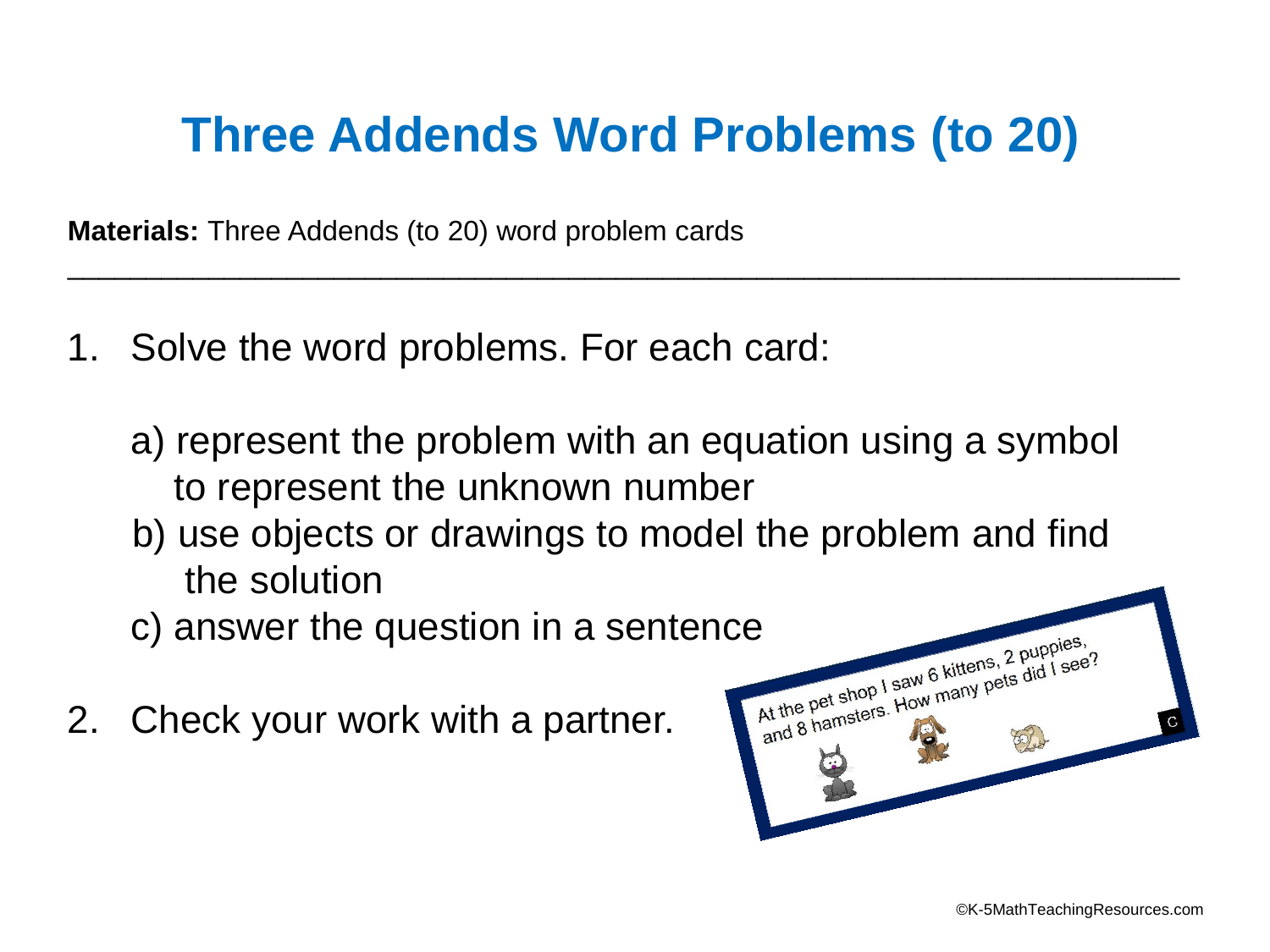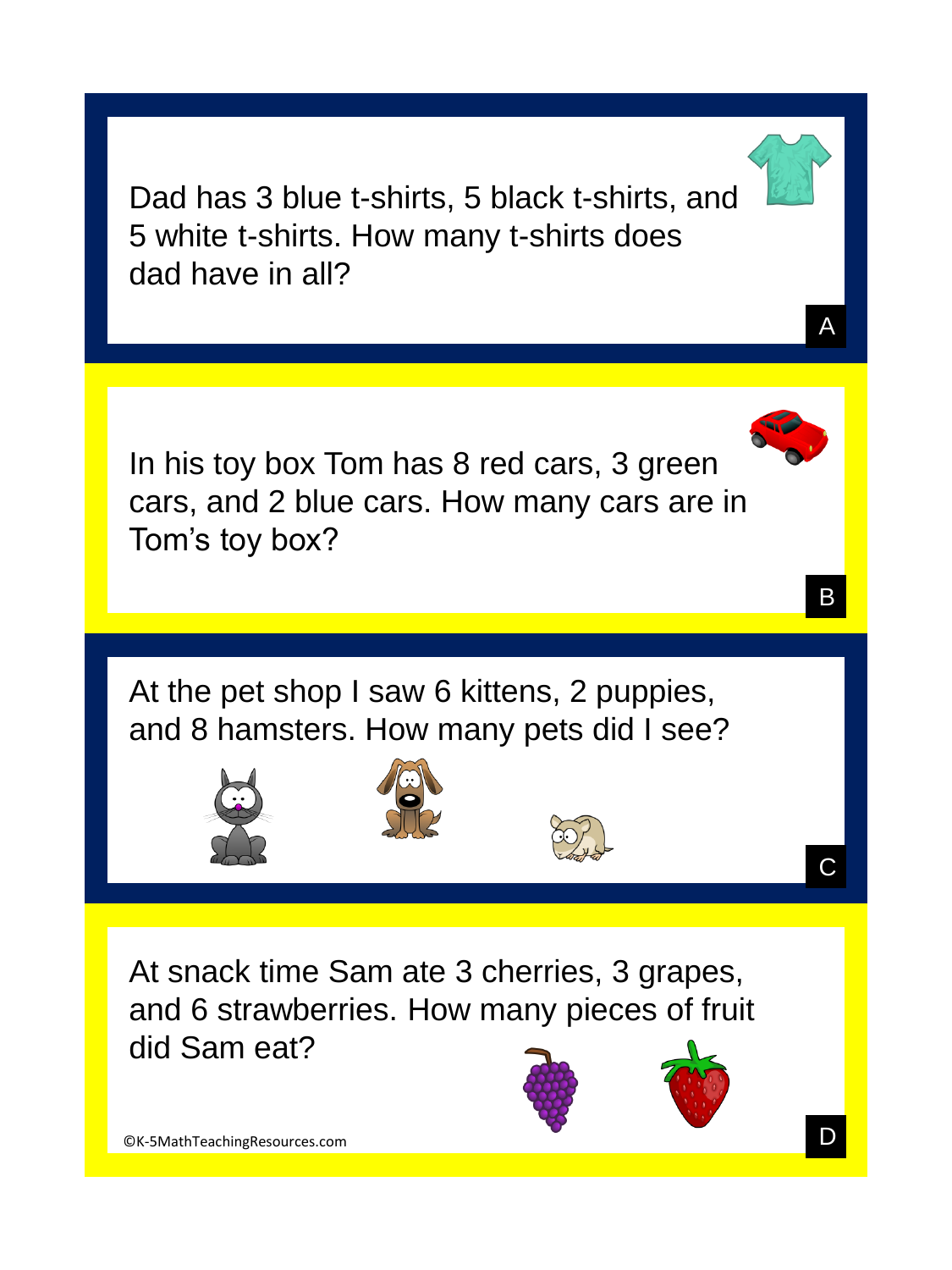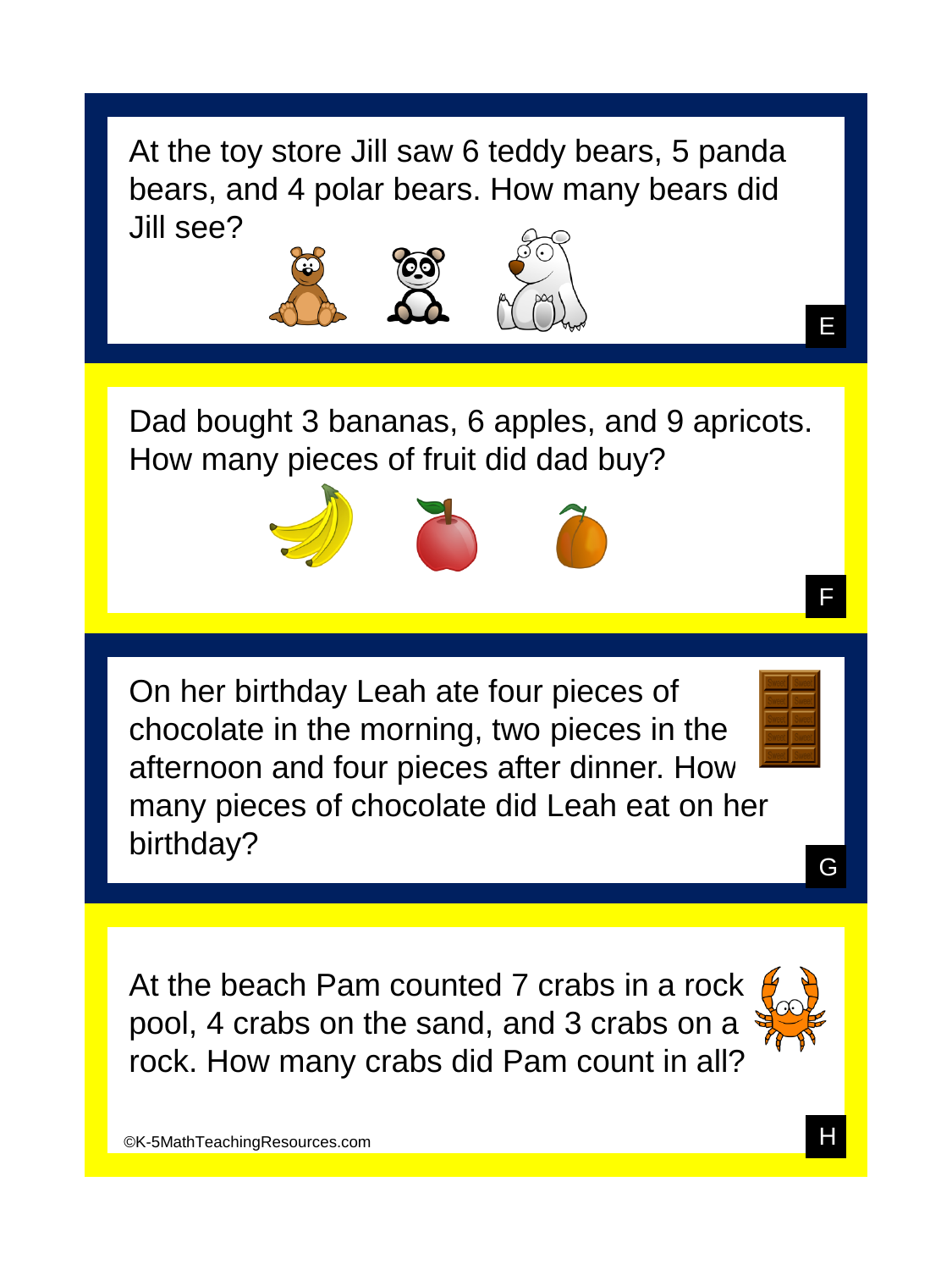At the park I saw 3 dogs barking at a squirrel, 1 dog eating a bone, and 2 dogs chasing a ball. How many dogs did I see at the park?

On a rainy day Bob saw 3 red umbrellas, 5 blue umbrellas, and 6 black umbrellas. How many umbrellas did Bob see?

Tom put his hand into the coin jar and pulled out 7 dimes, 3 nickels, and 1 penny. How many coins did Tom pull out of the jar?

Jack went bird watching with his Grandpa. He saw 9 ducks, 5 geese, and 4 pigeons. How many birds did Jack see in all?



I

J



K